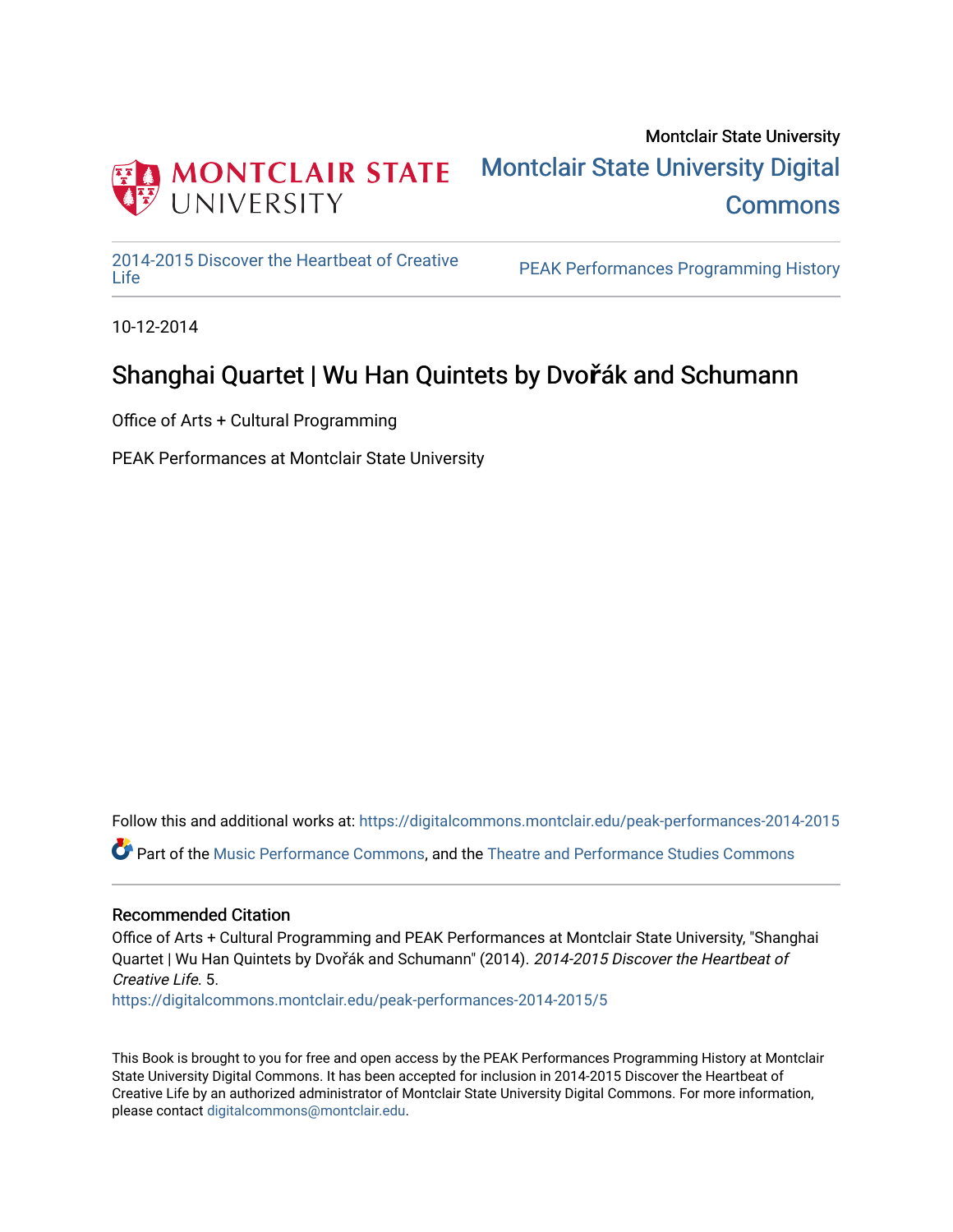### Office of Arts & Cultural Programming

Executive Director **Jedediah Wheeler** Executive Producer **Jill Dombrowski** Producer **Jessica Wasilewski** Production/Facility Manager **J. Ryan Graves** Cultural Engagement Director **Carrie Urbanic** Media and Marketing Specialist **Amy Estes** Director of Audience Services **Robert Hermida** Lighting Supervisor **Chris Holland** Cultural Engagement Assistant **Hannah Rolfes**  Production Associate **Gillian P. Holmes**  Film Project Coordinator **Omonike Akinyemi** Box Office Manager **Pierson Van Raalte** House Manager **Maureen Grimaldi** Marketing/PR Assistant **Noah Befeler** Graphics **Patrick Flood/pfloodesign.com** Press **Ellen Jacobs Associates** Program Editor **Susan R. Case** Production Run Crew **Jesse Haack, Steven Rust**

### College of the Arts

Dean **Daniel Gurskis** Associate Dean **Ronald L. Sharps** Assistant Dean **Linda D. Davidson** Director of Administration **Marie Sparks** College Administrator **Zacrah S. Battle** Executive Assistant to the Dean **Alyson Thelin** Program Assistant **Kilolo Kumanyika** Art and Design **Aissa Deebi** John J. Cali School of Music **Jon Robert Cart** School of Communication and Media **Merrill Brown** Theatre and Dance **Randy Mugleston** Broadcast and Digital Media Facilities **Nick Tzanis** University Art Galleries **Teresa Rodriguez**

Montclair State's **Office of Arts & Cultural Programming** (ACP) presents and produces leading artists of the world in dance, music, theater, and opera. Under its signature series Peak Performances, ACP has produced works such as Zinnias: The Life of Clementine Hunter by Robert Wilson, Bernice Johnson Reagon, Toshi Reagon, and Jacqueline Woodson; Dog Days by David T. Little and Royce Vavrek; Harry Partch's Oedipus; and Ridge Theater's The Difficulty of Crossing a Field by David Lang. In addition, ACP has commissioned works by Bill T. Jones, Kronos Quartet, Jan Fabre, Liz Lerman, Wayne McGregor, Laurie Anderson, Romeo Castellucci, Richard Alston, Susan Marshall, Fred Hersch, and David Gordon.

**Benefactors**

### Major Donors

**Alexander Kasser Theater Founders** Mary Mochary I. Michael Kasser Alexandra and Seth Bergstein Matthew Mochary \_\_\_\_\_\_\_\_\_\_\_\_\_\_\_\_\_\_\_\_\_\_\_\_

Automatic Data Processing Doris and Felix Beck Robert and Barbara Constable Andrew Constable George and Linda Hiltzik Montclair State University Alumni Association Margaret and Herman Sokol Jack and Jeanette Sullivan

#### Arlene Allen Bank of America John and Cynthia Barnes Grace Lyon Concialdi Jean Hall The Hillier Group Audrey V. Leef The Prudential Insurance Company of America Schering-Plough Research Institute Wachovia Bank Josh and Judy Weston

#### **The 2014/15 season is made possible in part by funds from:**

The National Endowment for the Arts The Andrew W. Mellon Foundation The New Jersey State Council on the Arts/Department of State, a Partner Agency of the National Endowment for the Arts Discover Jersey Arts National Dance Project (NDP) of the New England Foundation for the Arts Alison and James T. Cirenza Robert and Holly Gregory The Honorable Mary Mochary



 $\overline{\phantom{a}}$ 

#### To view our complete season and for more information, visit **peakperfs.org**.



@peakperfs

# **Peak Performances**



## **Shanghai Quartet** with Wu Han, piano Quartet-in-Residence



October 12, 2014 · 3:00pm Alexander Kasser Theater



 $\overline{\phantom{a}}$